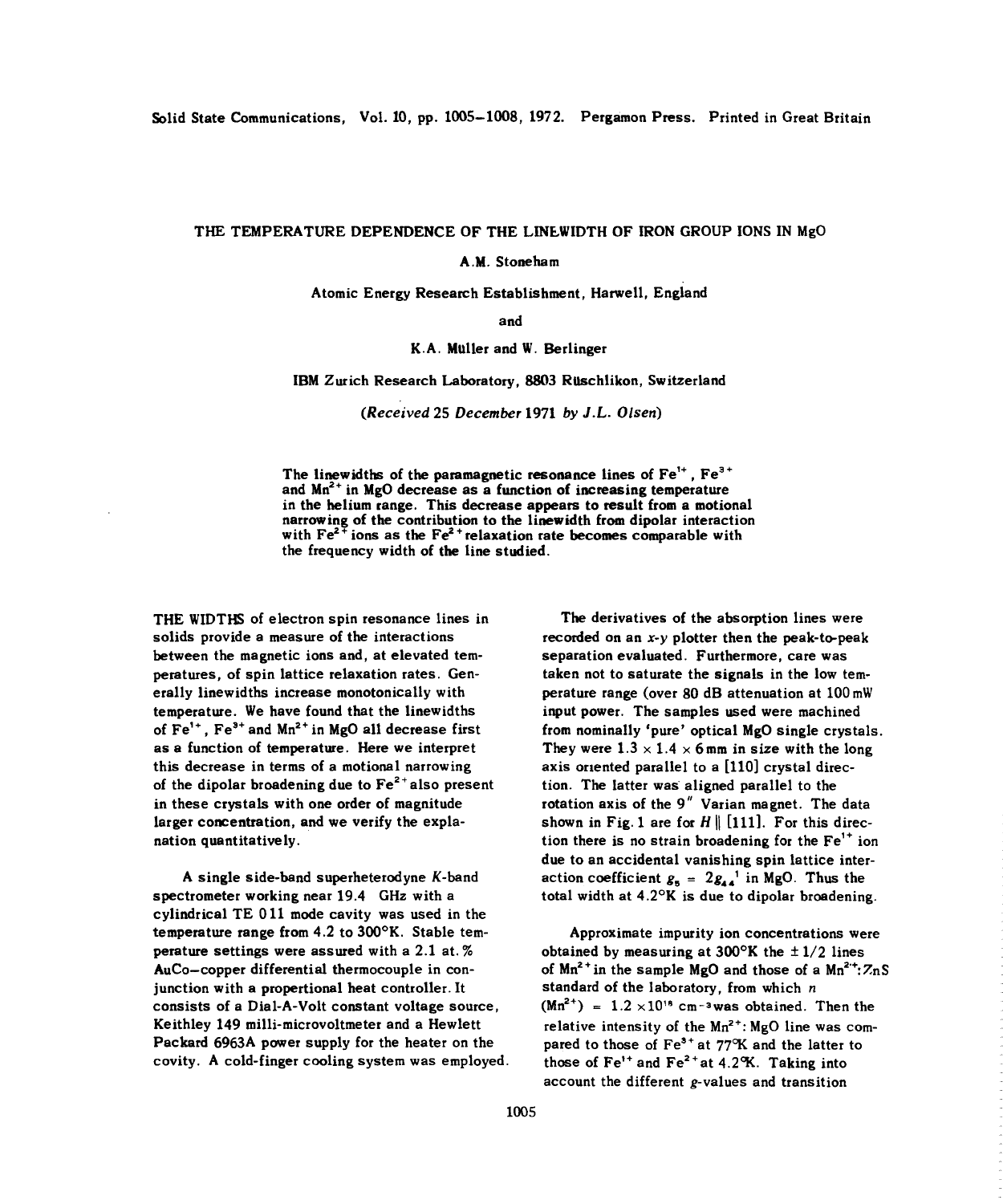probabilities this yielded  $n(Mn^{2+})$ :  $n(Fe^{3+})$ : probabilities this yielded  $n(Mn^+)$ :  $n(Fe^x)$ : that the minimum appears because the contri-<br> $n(Fe^{t+})$ :  $n(Fe^2t) = 1 : 2 : (0.7 \pm 0.2) : (8 \pm 4)$ . bution of  $Fe^{2+}$  to the dipolar broadening is gre



FIG. 1. Linewidth narrowing as a function of FIG. 1. Linewidth narrowing as a function of<br>temperature of the  $\pm 1/2$  lines of Fe<sup>1+</sup>, Fe<sup>3+</sup> 2  $\pm$ and Mn<sup>-</sup> as well as +  $\frac{1}{2}$   $\rightarrow$  +  $\frac{3}{2}$  and  $\rightarrow$  3/2  $\rightarrow$  **\***  $\rightarrow$  **\***  $\rightarrow$  **\***  $\rightarrow$  **\***  $(1 + 0.5) \times 10^{19}$  cm-3Fe<sup>2+</sup>ions. **Photo** containing.  $(1 + 0.5) \times 10^{19}$  cm-3Fe<sup>2+</sup>ions.

At low temperatures (below about 15<sup>o</sup>K) the **0 0 0** line widths are primarily determined by the dipolar interactions between magnetic ions in the 0 to 20 30 40 crystal. In this limit the line widths should be **T (K)** temperature independent. At higher temperatures, temperature independent. At higher temperatures,<br>above  $30^{\circ}$ K for  $Fe^{1+}$ , the line widths are deter-<br>FIG. 2. Comparison of linewidth behavior of mined by in formal care principle relation and increase Fe **14.2.** Comparison of the width behavior of the final in the spin-lattice relation and increase  $\frac{1}{2}$  in the spin-lattice relation and increase  $\frac{1}{2}$  in th mined by spin-lattice relaxation, and increase the MgC for our sample containing  $10^{19}$ cm<sup>-8</sup>Fe<sup>2+</sup><br>containing  $10^{19}$ cm<sup>-8</sup>Fe<sup>2+</sup> rapidly with temperature. In both these limits the  $\frac{MgO}{2.7 \times 10^{18} \text{ cm}^{-3} \text{Fe}^{2+}}$  ions, respectively.<br>broadening mechanisms are well understood, and  $2.7 \times 10^{18} \text{ cm}^{-3} \text{Fe}^{2+}$  ions, respectively. broadening mechanisms are well understood, and agree quantitatively with theoretical estimates.<br>Thus the Kittel–Abrahams method<sup>1</sup> and the estimates of defect concentrations give reasonable To illustrate the effect, consider the lineestimates of the line-width at low temperatures. width, $\Delta H_{\text{obs}}$ , of a spin species *I*, in the presence similarly, standard spin-lattice relaxation theory<sup>3</sup><br>and the observed spin-lattice coupling coefficient for  $MgO:Fe^{1+1}$  give a relaxation rate consistent with the observed Orbach process.<sup>4</sup>

this novel feature we discuss here. We propose  $\overline{a}$  As the temperature is raised,  $\tau_s$  decreases. When

bution of  $Fe<sup>2+</sup>$  to the dipolar broadening is greatly reduced when the  $Fe^{2+}$  relaxation rate becomes sufficiently fast. A similar effect may have been seen before in electron spin resonance,<sup>5</sup> but in this case the effect was inferred, rather than observed directly.



of fast relaxing spins S. The spins *I* undergo transitions every  $\tau_{obs} \sim h / (g_I \beta \Delta H_{obs})$  on<br>average, as a result of dipolar interactions and spin-lattice relaxation. At low temperatures the spin-lattice relaxation. At low temperatures the Spin-lattice telesation time spins of  $\eta_g$  is much spins contribute to the longer than  $\tau_{\text{obs}}$  and these spins contribute to At intermediate temperatures, however, the longer than  $\tau_{\text{obs}}$ , and these spins contribute to linewidths show for Fe<sup>3+</sup> and Fe<sup>1+</sup> minima; it is the dipolar broadening of the *I* resonance line.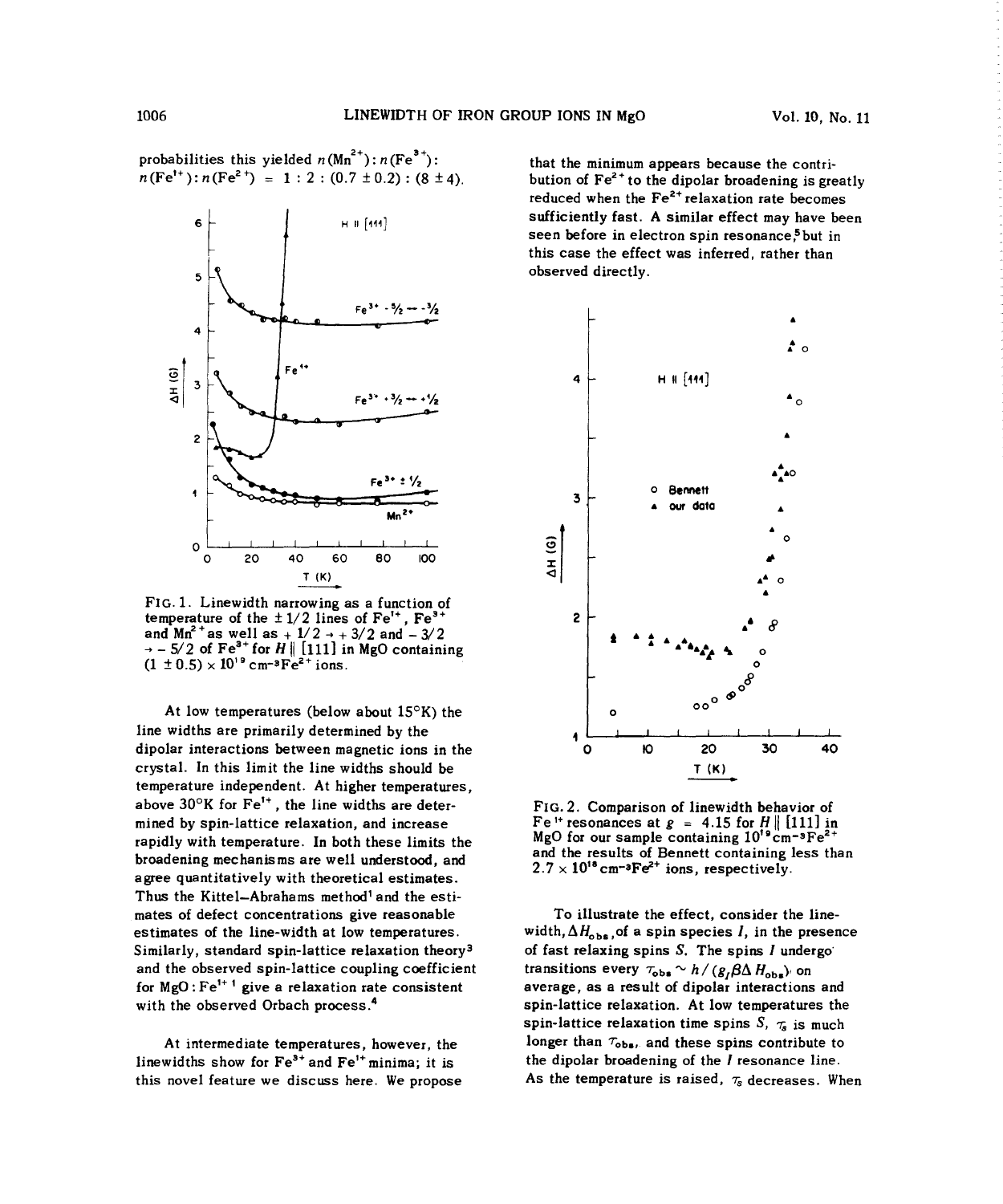$\tau_s$  is much shorter than  $\tau_{\text{obs}}$  the spins S make many than the Fe<sup>2+</sup> concentration present in our sample transitions among their various spin states between As the sensitivity is about 0.05G and the broadtransitions among their various spin states between each transition of spins *I*, and their contribution ening effect is of the order of 1 G these to the dipolar broadening averages to zero. The numbers are consistent. Figure 2 compares his Simple interpolation formulae exist to describe and our results. the effect,6

$$
\left(\frac{1}{\tau_{\text{obs}}(T)}\right)^2 = \left(\frac{1}{\tau_{\text{other}}(T)}\right)^2 + \left(\frac{1}{\tau_{\text{obs}}^S(\mathbf{0})}\right)^2
$$

$$
\frac{2}{\pi} \tan^{-1} \left(\frac{\alpha \ t_s(T)}{\tau_{\text{obs}}^S(\mathbf{0})}\right)
$$

in which  $a$  is of order unity. More sophisticated forms are possible, with essentially the same levels of these other ions *J* may change with physical content, but this will suffice for our temperature. If the excited *J* states are less purposes.<br>purposes.

First, all three ions studied should show the present in iron doped MgO with energy levels with only small differences which reflect differ-<br>with only small differences which reflect differ-<br>to be present in a sufficient concentration for ences in  $g$ -factors and spin. To within the this mechanism to be comparable with the one we accuracy of measurement the linewidth reductions have proposed. Kemple and Stapleton<sup>10</sup> have accuracy of measurement the linewidth reductions become appreciable in the same range of tem-<br>become appreciable in the same range of temperature, about  $20^{\circ}K$ . Secondly, this temperature recently for  $Ho^{3+}$  in yttrium ethyl sulphate. can be estimated by equating observed spinlattice relaxation rates<sup>7</sup> to  $\tau_{obs}$ . The spin-lattice and a second explanation, proposed to us intor-<br>relaxation rate is varying very rapidly in the mini-<br>mally on several occasions, interprets the miniappropriate temperature range, and the differ- mum as a result of convolving the Gaussian ences between the various measured rates are dipolar-broadened lines with the Lorentzian not important. We find the narrowing should contribution from spin-lattice relaxation; the become appreciable between 20 and 25°K. Thirdly argument is that the peak—peak separation of we may estimate the extent of the linewidth the derivative of the convolved line shape should reduction using the theory of reference <sup>2</sup> extended pass through a minimum as the Lorentz contriin a simple way to deal with unlike spins on a bution increases from zero. We have verified lattice which is face-centered cubic. The<br>measured concentration of  $Fe^{2+}$  is about (1 ± 0.5)  $\times 10^{-19}$ /cm<sup>3</sup>(190 ppm). The predicted dipolar In conclusion, the minimum in the electron broadening from  $Fe^{2+}$  alone is comparable with spin resonance linewidths studied occurs because the observed linewidth reductions of  $0.6 \, \text{G}$  that part of the dipolar contribution to the width  $(Mn^{2+})$ , 1.2 G (Fe<sup>3+</sup>) and 1.7 G (Fe<sup>1+</sup>). For from fast relaxing spins is motionally narrowed Fe<sup>1+</sup> the whole width can be assumed to come when their spin lattice relaxation rate becomes from dipolar interactions for a [111] magnetic sufficiently fast. This appears to be the first field. case in which this effect has been verified in

ation rates of  $Fe^{1+}$  in MgO. He did not find a resonance.<sup>6</sup> As fast-relaxing impurities are line broadening on lowering the temperature for strongly coupled to the lattice, they are sensitive Fe<sup>1+</sup> in samples containing less than 50 ppm Fe<sup>2+</sup>, to lattice strains and generally have linewidt<br>i.e., a concentration of less than  $2.7 \times 10^{18}/\text{cm}^3$ , which are so large that low concentrations of

**<sup>2</sup> <sup>2</sup>** 1 ~ **<sup>2</sup>** Finally, we observe that the only other explanations of the minimum of which we are  $\delta b_s^{(0)}$  explain the observations.  $\frac{2}{\pi}$  tan<sup>-1</sup> $\left(\frac{\alpha \cdot i_s}{\tau^{S/2}}\right)$  **The first also invokes a reduction in the dipolar section** in the dipolar **property** the property of the broadening from another spin species. Blume<sup>8</sup> 8 TT  $\frac{1}{2}$   $\frac{1}{2}$   $\frac{1}{2}$  broadening from another spin species. Blume has observed that the populations of the energy of lower energy, narrowing should occur as the The model may be verified in several ways. temperature is raised. Whilst there may be species decrease in linewidth at comparable temperatures, separated by suitable amounts<sup>9</sup> they do not appear decrease in linewidth at comparable temperatures,

> A second explanation, proposed to us inforanalytically that this explanation is not valid.

electron spin resonance, although analogous Bennett<sup>4</sup> recently measured the spin relax-<br>phenomena have been seen in nuclear magnetic to lattice strains and generally have linewidths This means roughly an order of magnitude less them are hard to detect. It is possible that the This means roughly an order of magnitude less